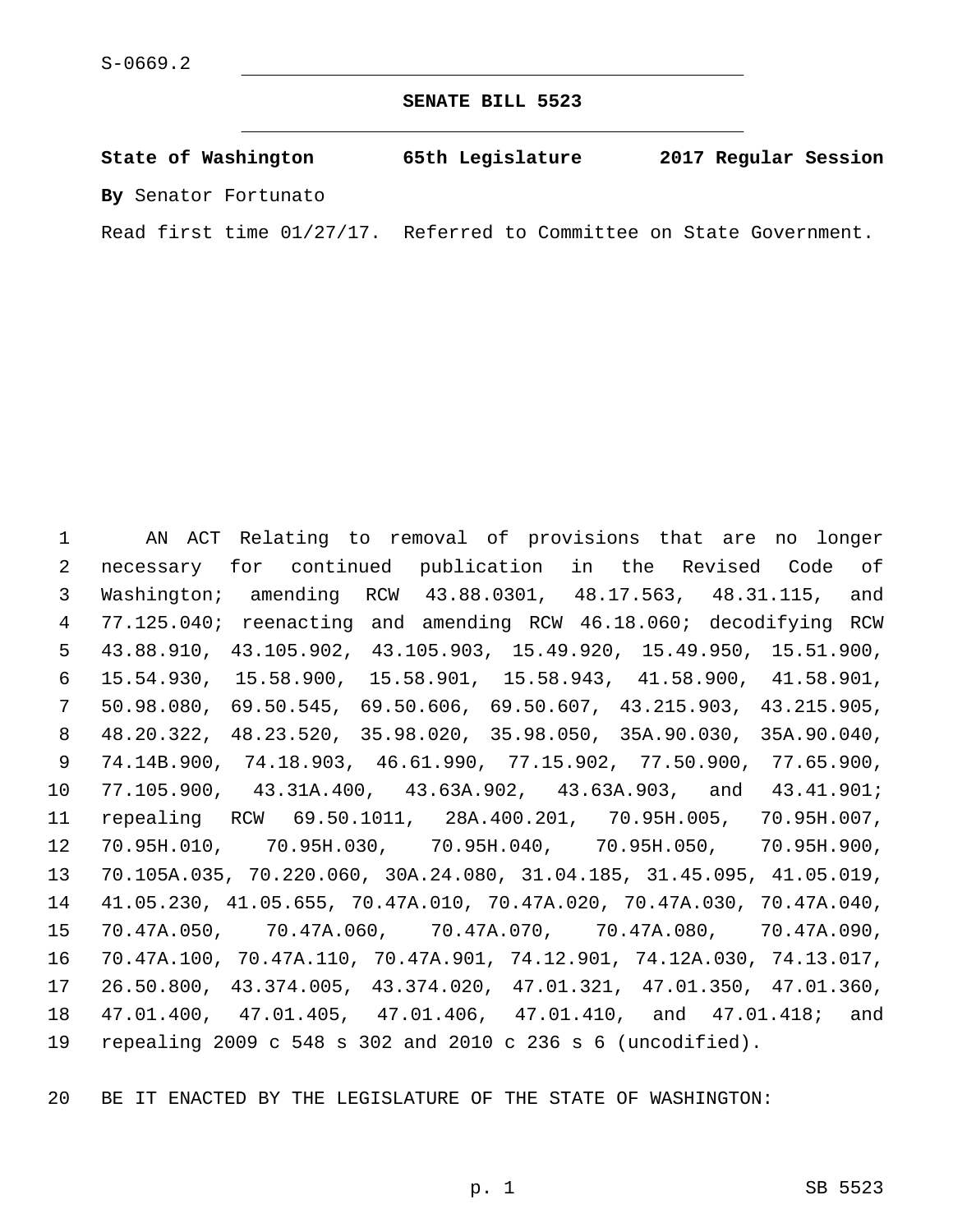**Sec. 1.** RCW 43.88.0301 and 2002 c 312 s 1 are each amended to 2 read as follows:

 RELATING TO ACCOUNTABILITY AND REFORM. (1) The office of financial management must include in its capital budget instructions, beginning with its instructions for the 2003-05 capital budget, a request for "yes" or "no" answers for the following additional informational questions from capital budget applicants for all proposed major capital construction projects valued over five million 9 dollars and required to complete a predesign:

 (a) For proposed capital projects identified in this subsection that are located in or serving city or county planning under RCW 12 36.70A.040:

 (i) Whether the proposed capital project is identified in the host city or county comprehensive plan, including the capital facility plan, and implementing rules adopted under chapter 36.70A 16 RCW;

 (ii) Whether the proposed capital project is located within an 18 adopted urban growth area:

 (A) If at all located within an adopted urban growth area boundary, whether a project facilitates, accommodates, or attracts 21 planned population and employment growth;

 (B) If at all located outside an urban growth area boundary, whether the proposed capital project may create pressures for 24 additional development;

 (b) For proposed capital projects identified in this subsection 26 that are requesting state funding:

 (i) Whether there was regional coordination during project 28 development;

(ii) Whether local and additional funds were leveraged;

 (iii) Whether environmental outcomes and the reduction of adverse 31 environmental impacts were examined.

 (2) For projects subject to subsection (1) of this section, the office of financial management shall request the required information be provided during the predesign process of major capital construction projects to reduce long-term costs and increase process 36 efficiency.

 (3) The office of financial management, in fulfilling its duties 38 under RCW  $43.88.030((+3))$   $(5)$  to create a capital budget document, must take into account information gathered under subsections (1) and (2) of this section in an effort to promote state capital facility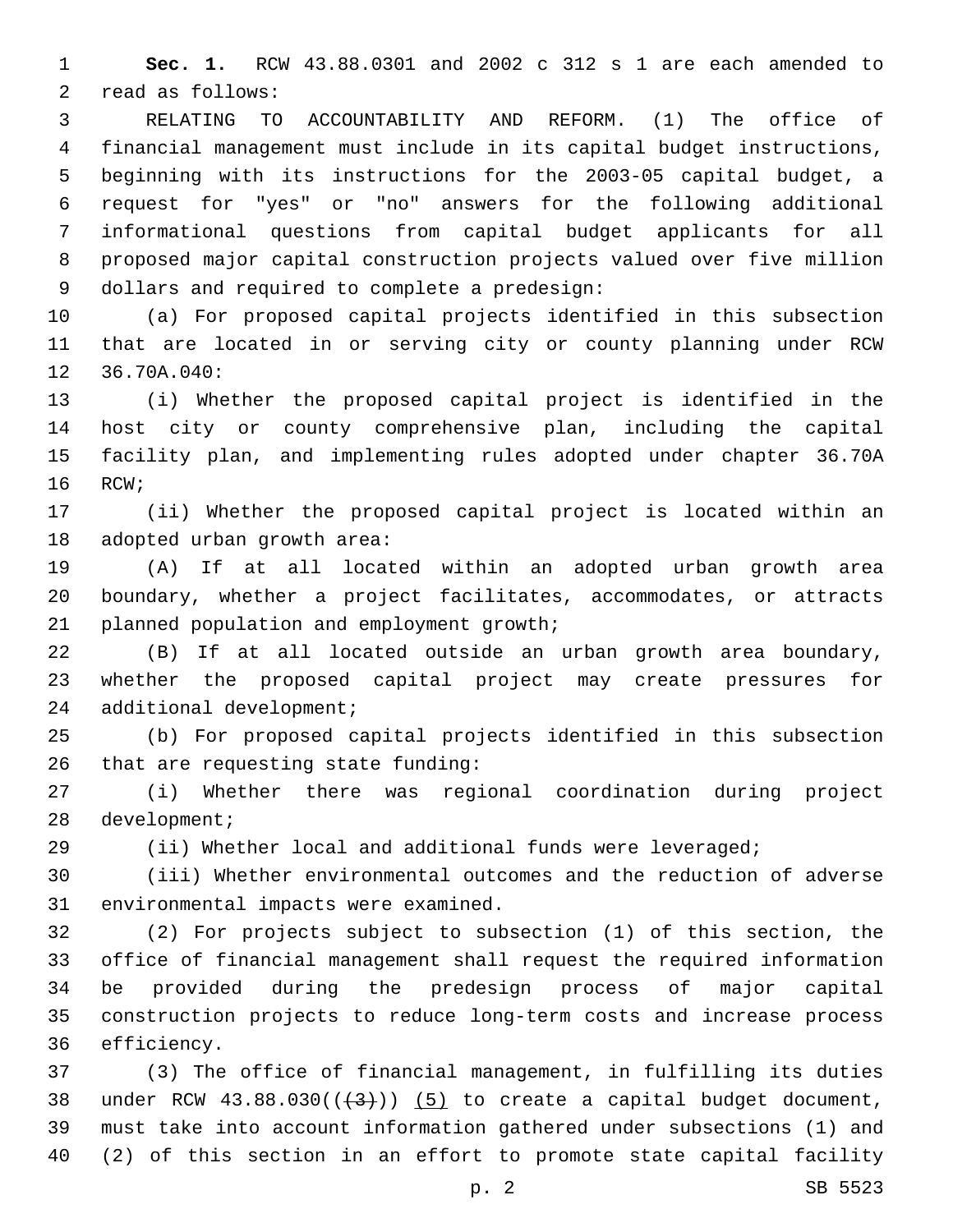expenditures that minimize unplanned or uncoordinated infrastructure and development costs, support economic and quality of life benefits for existing communities, and support local government planning 4 efforts.

 (4) The office of community development must provide staff support to the office of financial management and affected capital budget applicants to help collect data required by subsections (1) 8 and (2) of this section.

 NEW SECTION. **Sec. 2.** RELATING TO ACCOUNTABILITY AND REFORM. The following sections are decodified:

- (1) RCW 43.88.910 (Effective date—1975 1st ex.s. c 293);
- (2) RCW 43.105.902 (Effective date—1987 c 504); and
- (3) RCW 43.105.903 (Effective date—1999 c 285).

 NEW SECTION. **Sec. 3.** RELATING TO AGRICULTURE, WATER, AND RURAL ECONOMIC DEVELOPMENT. The following sections are decodified:

- 16 (1) RCW 15.49.920 (Effective date-1969 c 63);
- 17 (2) RCW 15.49.950 (Severability—1969 c 63);
- (3) RCW 15.51.900 (Effective date—2007 c 181);
- (4) RCW 15.54.930 (Effective date—1967 ex.s. c 22);
- (5) RCW 15.58.900 (Effective date—1971 ex.s. c 190);
- (6) RCW 15.58.901 (Effective date—2000 c 96); and
- (7) RCW 15.58.943 (Effective date—2003 c 212).

 NEW SECTION. **Sec. 4.** RELATING TO COMMERCE AND LABOR. The following sections are decodified:

(1) RCW 41.58.900 (Effective dates—1975-'76 2nd ex.s. c 5);

 (2) RCW 41.58.901 (Effective date—1975 1st ex.s. c 296 §§ 4, 6, 27 and 8 through ;

(3) RCW 50.98.080 (Effective date—1945 c 35);28

 (4) RCW 69.50.545 (Departments of social and health services, health—Adoption of rules for disbursement of marijuana excise taxes); (5) RCW 69.50.606 (Repealers); and31

(6) RCW 69.50.607 (Effective date—1971 ex.s. c 308).

 NEW SECTION. **Sec. 5.** RELATING TO COMMERCE AND LABOR. RCW 69.50.1011 (Definition—Commission) and 2013 c 19 s 86 are each repealed.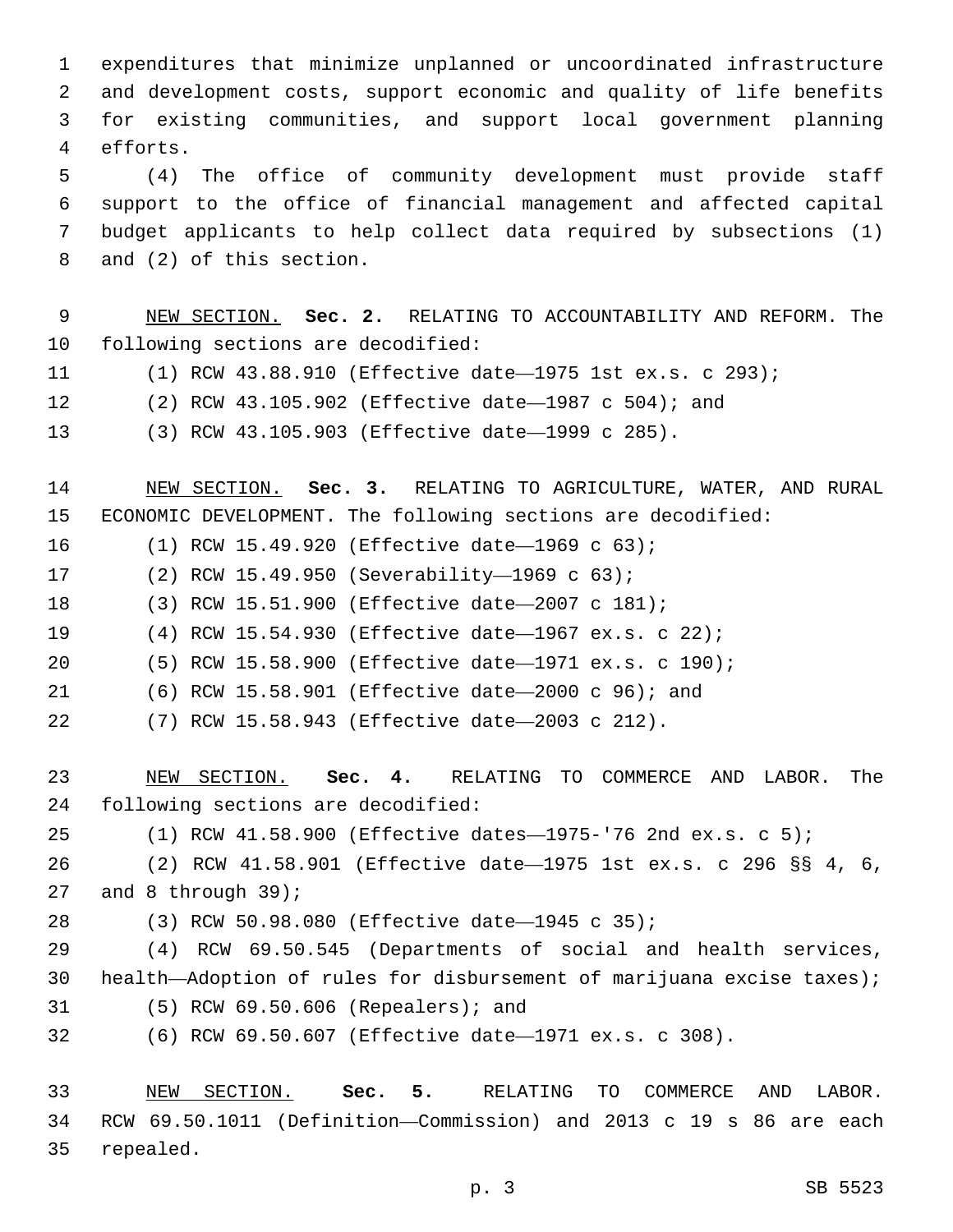NEW SECTION. **Sec. 6.** RELATING TO EARLY LEARNING AND K-12 EDUCATION. The following sections are decodified:

(1) RCW 43.215.903 (Severability—1988 c 174); and

(2) RCW 43.215.905 (Effective date—2006 c 265).

 NEW SECTION. **Sec. 7.** RELATING TO EARLY LEARNING AND K-12 EDUCATION. The following acts or parts of acts are each repealed:

 (1) RCW 28A.400.201 (Enhanced salary allocation model for educator development and certification—Technical working group— Report and recommendation) and 2016 c 162 s 4, 2011 1st sp.s. c 43 s 10 468, 2010 c 236 s 7, & 2009 c 548 s 601;

(2) 2009 c 548 s 302 (uncodified); and11

(3) 2010 c 236 s 6 (uncodified).12

 NEW SECTION. **Sec. 8.** RELATING TO ENERGY, ENVIRONMENT, AND TELECOMMUNICATIONS. The following acts or parts of acts are each repealed: (1) RCW 70.95H.005 (Finding) and 1991 c 319 s 201;

 (2) RCW 70.95H.007 (Center created) and 1995 c 399 s 192 & 1991 c 18 319 s 202;

 (3) RCW 70.95H.010 (Purpose—Market development defined) and 1991 20 c 319 s 203;

 (4) RCW 70.95H.030 (Duties and responsibilities) and 2015 c 225 s 108, 1992 c 131 s 2, & 1991 c 319 s 205;22

(5) RCW 70.95H.040 (Authority) and 1991 c 319 s 206;

 (6) RCW 70.95H.050 (Funding) and 1995 c 399 s 194 & 1991 c 319 s 207;

(7) RCW 70.95H.900 (Termination) and 1991 c 319 s 209;

 (8) RCW 70.105A.035 (Revision of fees to provide a waste reduction and recycling incentive) and 1989 c 2 s 16 (Initiative 29 Measure No. ); and

 (9) RCW 70.220.060 (Funding report required by April 30, 2007) 31 and 2005 c 305 s 6.

 **Sec. 9.** RCW 48.17.563 and 1994 c 131 s 6 are each amended to 33 read as follows:

 RELATING TO FINANCIAL INSTITUTIONS AND INSURANCE. (1) The commissioner may require insurance education providers to furnish specific information regarding their curricula, faculty, methods of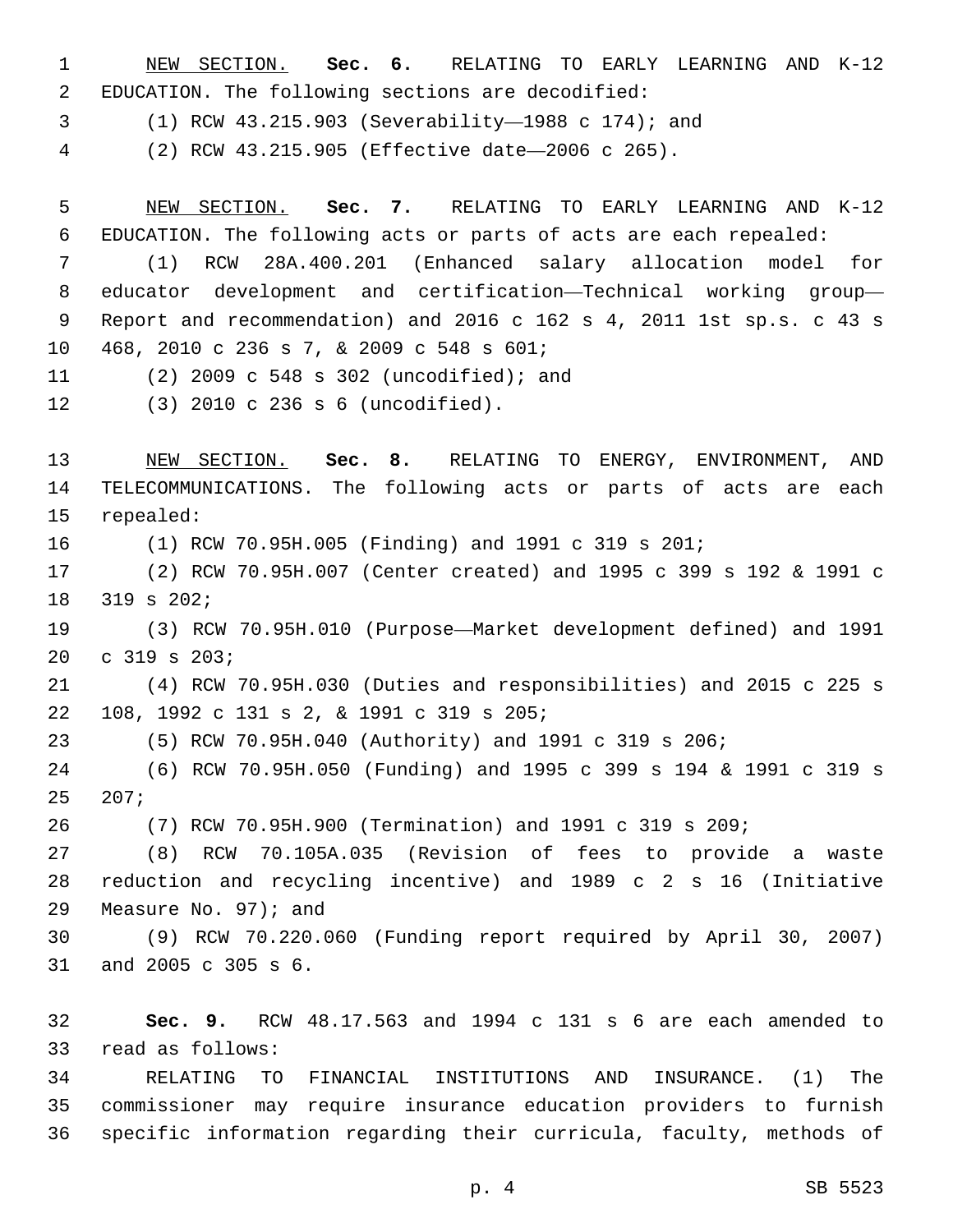monitoring attendance, and other matters reasonably related to providing insurance education under this chapter. The commissioner may grant approvals to such providers who demonstrate the ability to conduct and certify completion of one or more courses satisfying the 5 insurance education requirements of RCW 48.17.150.

 (2) Provider and course approvals are valid for the time period established by the commissioner and shall expire if not timely renewed. Each provider shall pay the renewal fee set forth in RCW 48.14.010(1)(n).

10 (((3) In granting approvals for courses required by RCW  $11 \quad 48.17.150(1)(d)$ :

 (a) The commissioner may require the availability of a licensed 13 agent with appropriate experience on the premises whenever 14 instruction is being offered; and

 (b) The commissioner shall not deny approval to any provider on the grounds that the proposed method of education employs nontraditional teaching techniques, such as substituting taped lectures for live instruction, offering instruction without fixed

19 schedules, or providing education at individual learning rates.))

 **Sec. 10.** RCW 48.31.115 and 2005 c 432 s 2 are each amended to 21 read as follows:

 RELATING TO FINANCIAL INSTITUTIONS AND INSURANCE. (1) The persons 23 entitled to protection under this section are:

 (a) The commissioner and any other receiver or administrative supervisor responsible for conducting a delinquency proceeding under this chapter, including present and former commissioners, 27 administrative supervisors, and receivers; and

 (b) The commissioner's employees, meaning all present and former special deputies and assistant special deputies and special receivers and special administrative supervisors appointed by the commissioner and all persons whom the commissioner, special deputies, or assistant special deputies have employed to assist in a delinquency proceeding under this chapter. Attorneys, accountants, auditors, and other professional persons or firms who are retained as independent contractors, and their employees, are not considered employees of the 36 commissioner for purposes of this section.

 (2) The commissioner and the commissioner's employees are immune from suit and liability, both personally and in their official capacities, for a claim for damage to or loss of property or personal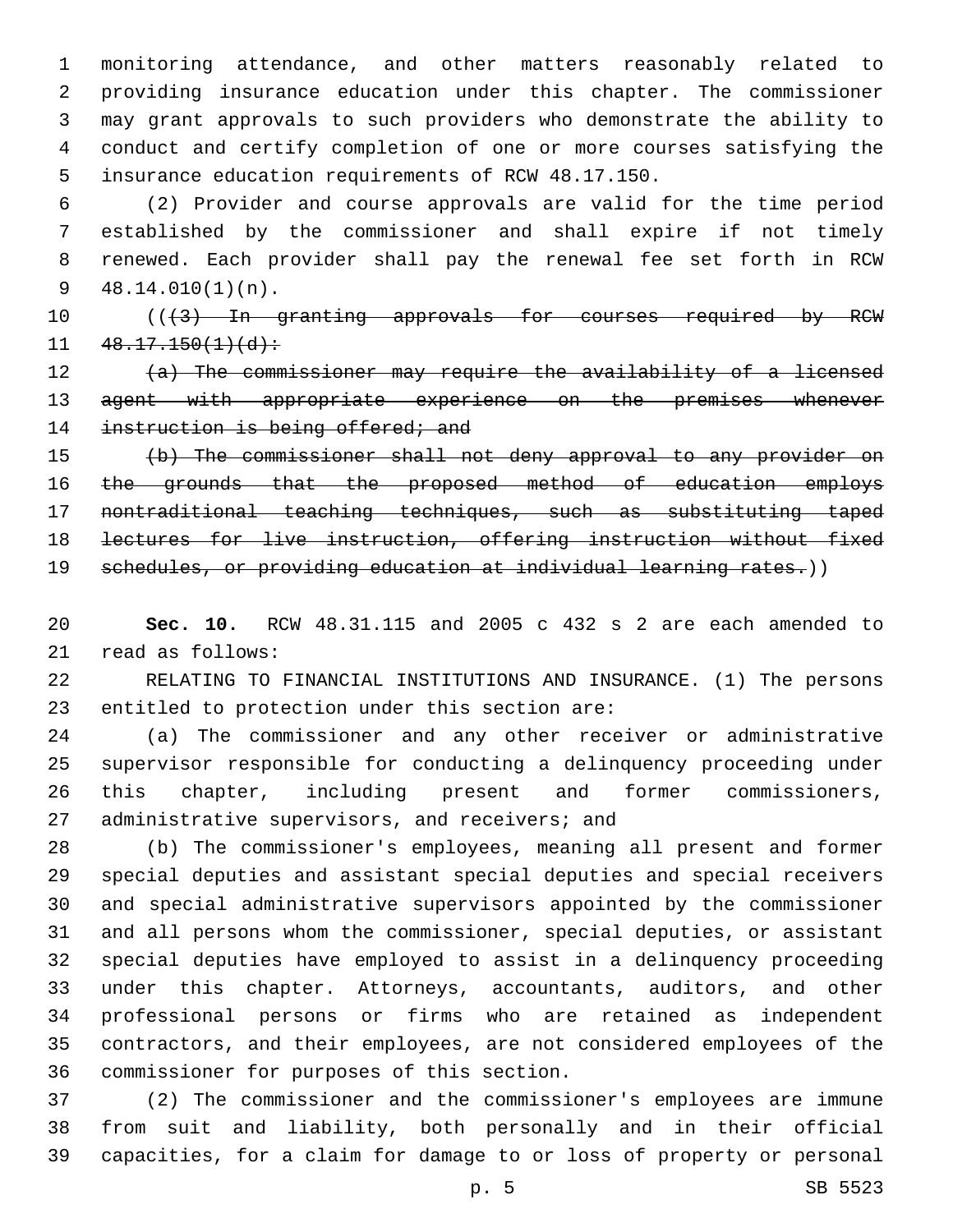injury or other civil liability caused by or resulting from an alleged act or omission of the commissioner or an employee arising out of or by reason of his or her duties or employment. However, nothing in this subsection may be construed to hold the commissioner or an employee immune from suit or liability for any damage, loss, injury, or liability caused by the intentional or willful and wanton 7 misconduct of the commissioner or an employee.

 (3) If a legal action is commenced against the commissioner or an employee, whether against him or her personally or in his or her official capacity, alleging property damage, property loss, personal injury, or other civil liability caused by or resulting from an alleged act or omission of the commissioner or an employee arising out of or by reason of his or her duties or employment, the commissioner and any employee shall be indemnified from the assets of the insurer for all expenses, attorneys' fees, judgments, settlements, decrees, or amounts due and owing or paid in satisfaction of or incurred in the defense of the legal action unless it is determined upon a final adjudication on the merits that the alleged act or omission of the commissioner or employee giving rise to the claim did not arise out of or by reason of his or her duties or employment, or was caused by intentional or willful and wanton 22 misconduct.

 (a) Attorneys' fees and related expenses incurred in defending a legal action for which immunity or indemnity is available under this section shall be paid from the assets of the insurer, as they are incurred, in advance of the final disposition of such action upon receipt of an undertaking by or on behalf of the commissioner or employee to repay the attorneys' fees and expenses if it is ultimately determined upon a final adjudication on the merits and that the commissioner or employee is not entitled to immunity or 31 indemnity under this section.

 (b) Any indemnification under this section is an administrative 33 expense of the insurer.

 (c) In the event of an actual or threatened litigation against the commissioner or an employee for which immunity or indemnity may be available under this section, a reasonable amount of funds that in the judgment of the commissioner may be needed to provide immunity or indemnity shall be segregated and reserved from the assets of the insurer as security for the payment of indemnity until all applicable statutes of limitation have run or all actual or threatened actions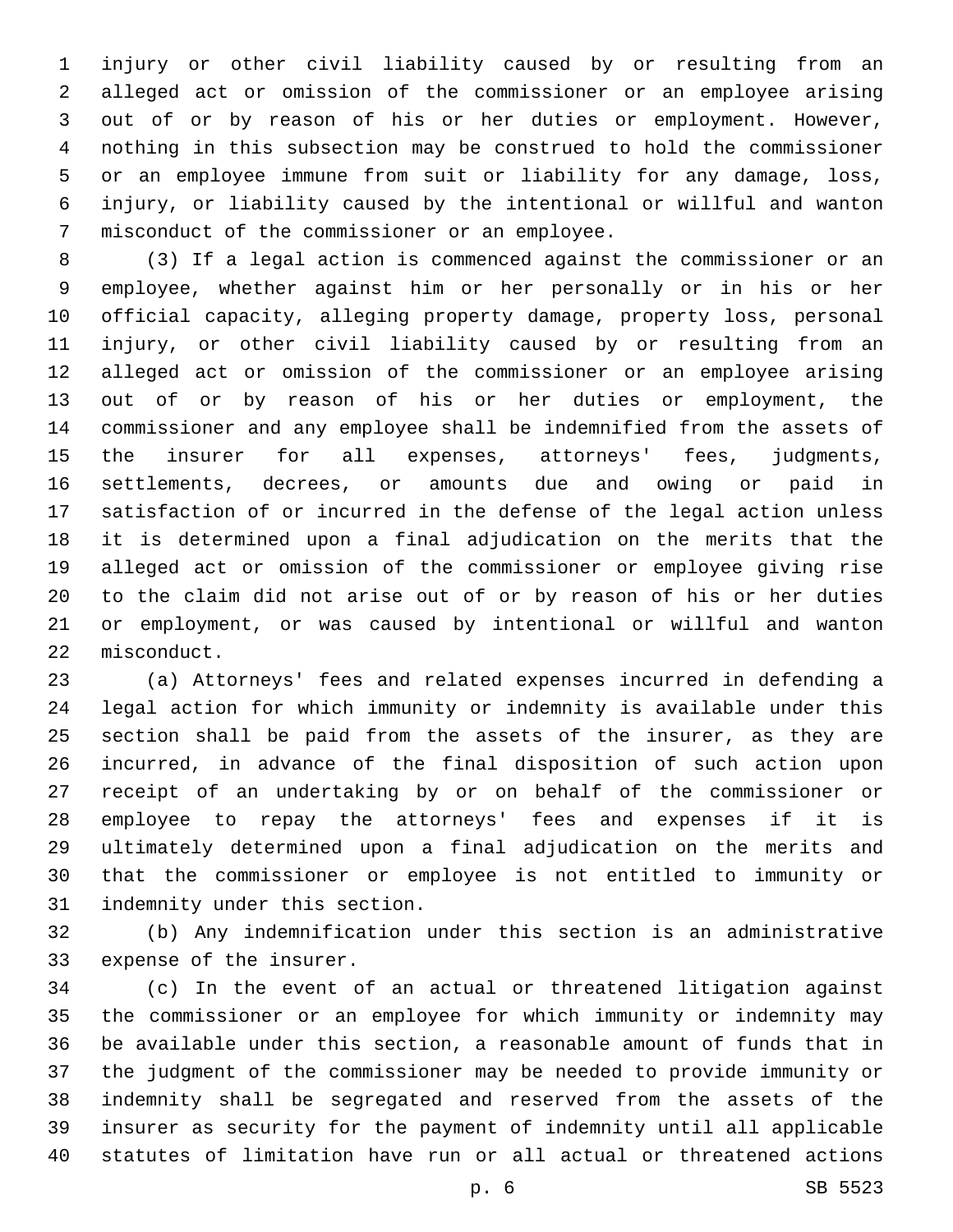against the commissioner or an employee have been completely and finally resolved, and all obligations of the insurer and the commissioner under this section have been satisfied.

 (d) In lieu of segregation and reserving of funds, the commissioner may obtain a surety bond or make other arrangements that will enable the commissioner to secure fully the payment of all 7 obligations under this section.

 (4) If a legal action against an employee for which indemnity may be available under this section is settled before final adjudication on the merits, the insurer shall pay the settlement amount on behalf of the employee, or indemnify the employee for the settlement amount, 12 unless the commissioner determines:

 (a) That the claim did not arise out of or by reason of the 14 employee's duties or employment; or

 (b) That the claim was caused by the intentional or willful and 16 wanton misconduct of the employee.

 (5) In a legal action in which the commissioner is a defendant, that portion of a settlement relating to the alleged act or omission of the commissioner is subject to the approval of the court before which the delinquency proceeding is pending. The court may not approve that portion of the settlement if it determines:

 (a) That the claim did not arise out of or by reason of the 23 commissioner's duties or employment; or

 (b) That the claim was caused by the intentional or willful and 25 wanton misconduct of the commissioner.

 (6) Nothing in this section removes or limits an immunity, indemnity, benefit of law, right, or defense otherwise available to the commissioner, an employee, or any other person, not an employee under subsection (1)(b) of this section, who is employed by or in the office of the commissioner or otherwise employed by the state.

 $((\frac{7}{a})$  Subsection  $(2)$  of this section applies to any suit based in whole or in part on an alleged act or omission that takes place on or after July 25, 1993.

 (b) No legal action lies against the commissioner or an employee based in whole or in part on an alleged act or omission that took place before July 25, 1993, unless suit is filed and valid service of process is obtained within twelve months after July 25, 1993.

38  $(e)$  Subsections  $(3)$ ,  $(4)$ , and  $(5)$  of this section apply to a suit that is pending on or filed after July 25, 1993, without regard to 40 when the alleged act or omission took place.))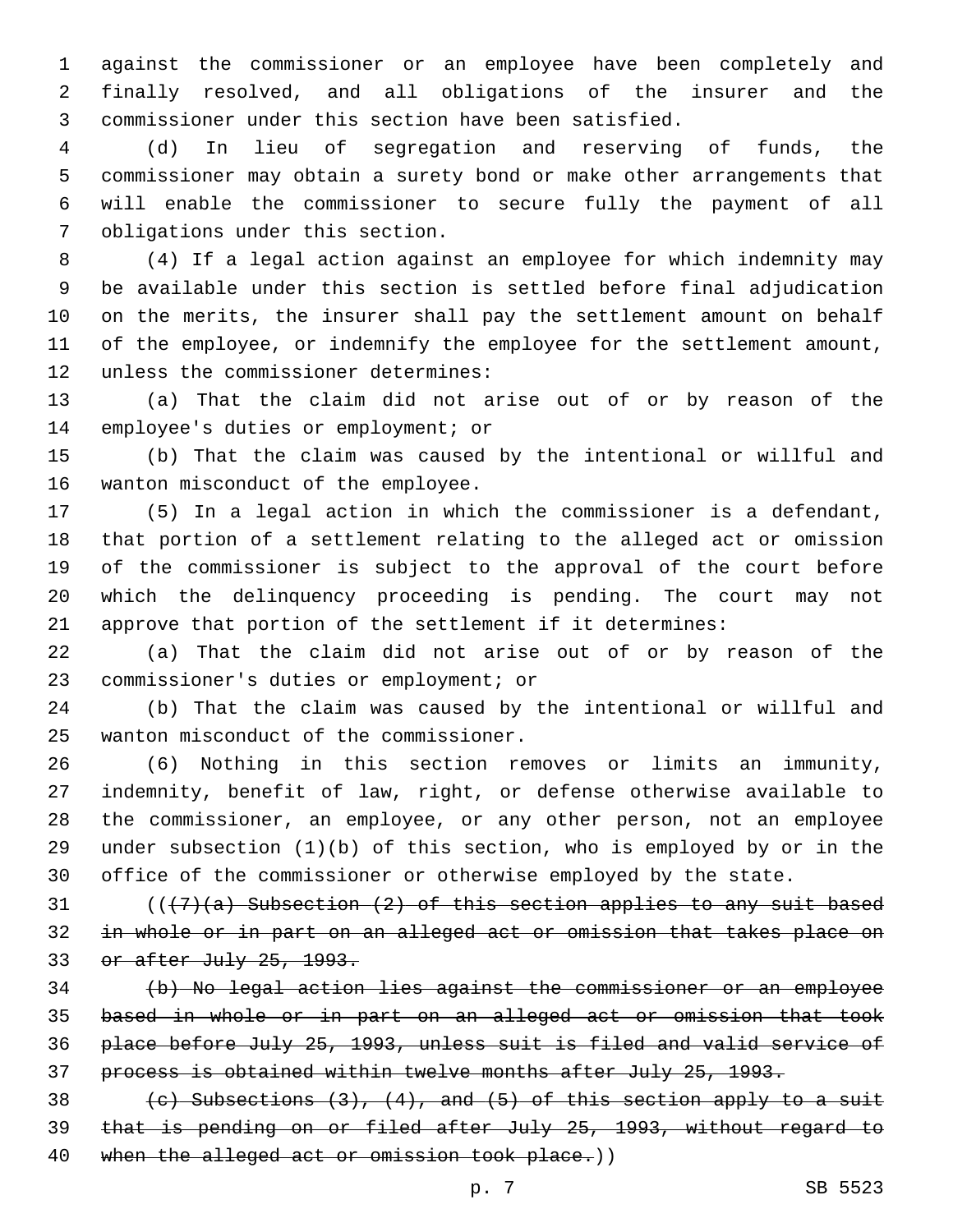NEW SECTION. **Sec. 11.** RELATING TO FINANCIAL INSTITUTIONS AND INSURANCE. The following sections are decodified:

 (1) RCW 48.20.322 (Effective date of standard provision and 4 certain other sections—Five year period); and

 (2) RCW 48.23.520 (Operative date of RCW 48.23.410 through  $48.23.520$ ).

 NEW SECTION. **Sec. 12.** RELATING TO FINANCIAL INSTITUTIONS AND INSURANCE. The following acts or parts of acts are each repealed:

 (1) RCW 30A.24.080 (Securities in default ineligible) and 1955 c 10 33 s 30.24.080;

 (2) RCW 31.04.185 (Repealed sections of law—Rules adopted under) 12 and 1994 c 92 s 173 & 1991 c 208 s 19; and

 (3) RCW 31.45.095 (Report by director—Contents) and 2009 c 510 s 14 7.

 NEW SECTION. **Sec. 13.** RELATING TO GOVERNMENT OPERATIONS AND SECURITY. The following sections are decodified:

 (1) RCW 35.98.020 (Title, chapter, section headings not part of  $law$ );

19 (2) RCW 35.98.050 (Emergency-1965 c 7);

 (3) RCW 35A.90.030 (Title, chapter, section headings not part of law); and

(4) RCW 35A.90.040 (Effective date—1967 ex.s. c 119).

 NEW SECTION. **Sec. 14.** RELATING TO HEALTH CARE. The following acts or parts of acts are each repealed:

 (1) RCW 41.05.019 (Direct patient-provider primary care practices  $-$ Plan) and 2011 1st sp.s. c 8 s 2;

 (2) RCW 41.05.230 (Multicultural health care technical assistance 28 program) and 1993 c 492 s 272;

 (3) RCW 41.05.655 (School district health benefits—Reports) and 30 2012 2nd sp.s. c 3 s 6;

 (4) RCW 70.47A.010 (Finding—Intent) and 2007 c 260 s 1 & 2006 c  $255 s 1;$ 

 (5) RCW 70.47A.020 (Definitions) and 2011 c 287 s 1, 2008 c 143 s 1, 2007 c 260 s 2, & 2006 c 255 s 2;34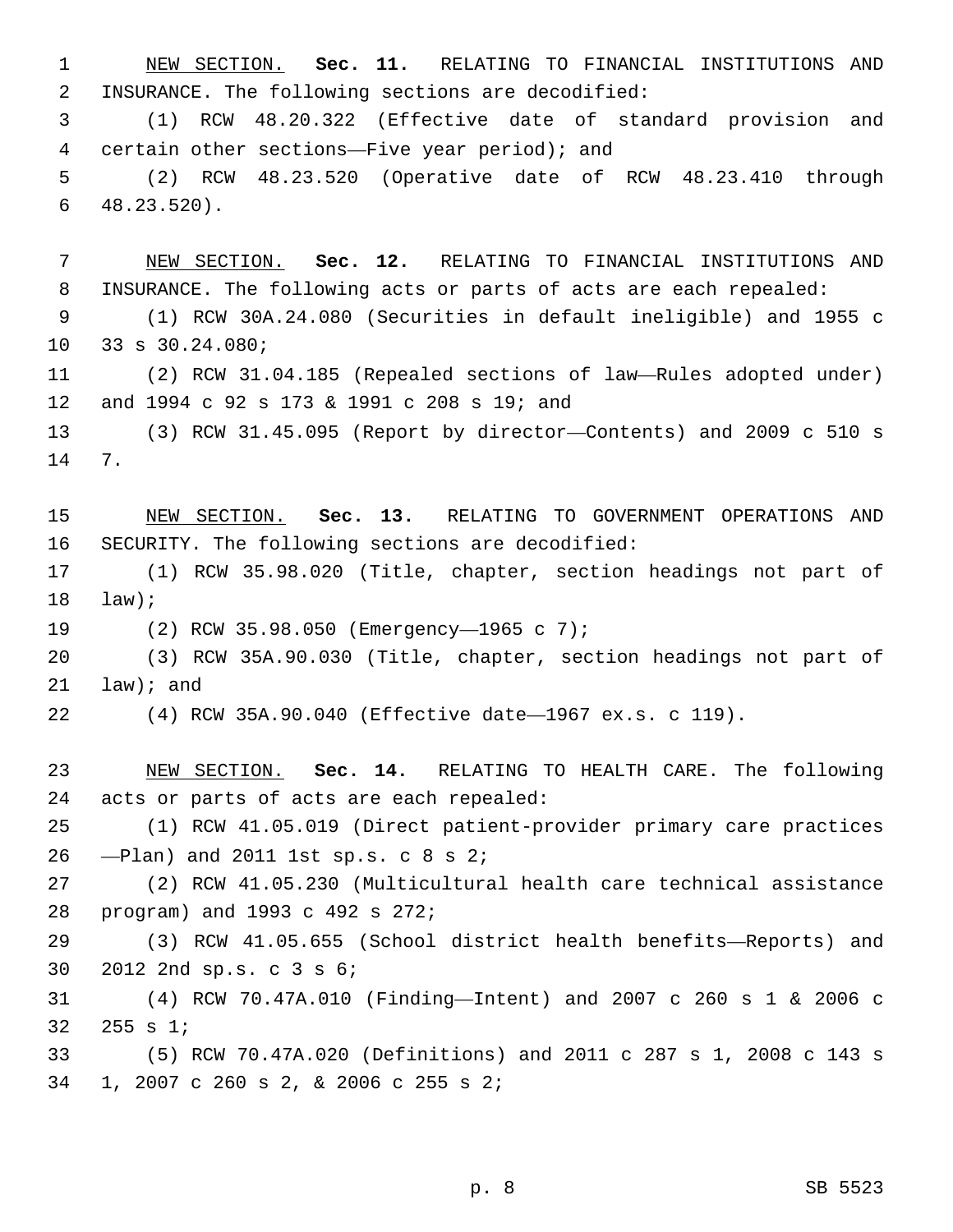(6) RCW 70.47A.030 (Health insurance partnership established— Administrator duties) and 2011 c 287 s 2, 2009 c 257 s 1, 2008 c 143  $3 \t S \t 2, 2007 \t C \t 259 \t S \t 58, \t \& \t 2006 \t C \t 255 \t S \t 3;$  (7) RCW 70.47A.040 (Applications for premium subsidies) and 2009 c 257 s 2, 2008 c 143 s 3, 2007 c 260 s 6, & 2006 c 255 s 4; (8) RCW 70.47A.050 (Enrollment to remain within appropriation) and 2011 c 287 s 3, 2007 c 260 s 12, & 2006 c 255 s 5; (9) RCW 70.47A.060 (Rules) and 2007 c 260 s 13 & 2006 c 255 s 6; (10) RCW 70.47A.070 (Reports) and 2009 c 257 s 3, 2008 c 143 s 4, 10 & 2006 c 255 s 7; (11) RCW 70.47A.080 (Health insurance partnership account) and 12 2007 c 260 s 14 & 2006 c 255 s 8; (12) RCW 70.47A.090 (State children's health insurance program— 14 Federal waiver request) and 2006 c 255 s  $9:14$  (13) RCW 70.47A.100 (Health insurance partnership board) and 2007 16 c 260 s  $4;$  (14) RCW 70.47A.110 (Health insurance partnership board—Duties) and 2011 c 287 s 4, 2008 c 143 s 5, & 2007 c 260 s 5; and (15) RCW 70.47A.901 (Construction—Chapter applicable to state registered domestic partnerships—2009 c 521) and 2009 c 521 s 152. NEW SECTION. **Sec. 15.** RELATING TO HUMAN SERVICES, MENTAL HEALTH, AND HOUSING. The following sections are decodified:

23 (1) RCW 74.14B.900 (Captions); and

(2) RCW 74.18.903 (Effective dates—1983 c 194).

 NEW SECTION. **Sec. 16.** RELATING TO HUMAN SERVICES, MENTAL HEALTH, AND HOUSING. The following acts or parts of acts are each repealed:

 (1) RCW 74.12.901 (Federal waivers and legislation—1994 c 299) 29 and 1994 c 299 s 39;

 (2) RCW 74.12A.030 (Federal waiver—Governor to seek) and 1993 c 31 312 s 12; and

 (3) RCW 74.13.017 (Accreditation—Completion date) and 2003 c 207 s 8 & 2001 c 265 s 2.33

 NEW SECTION. **Sec. 17.** RELATING TO LAW AND JUSTICE. RCW 46.61.990 is decodified.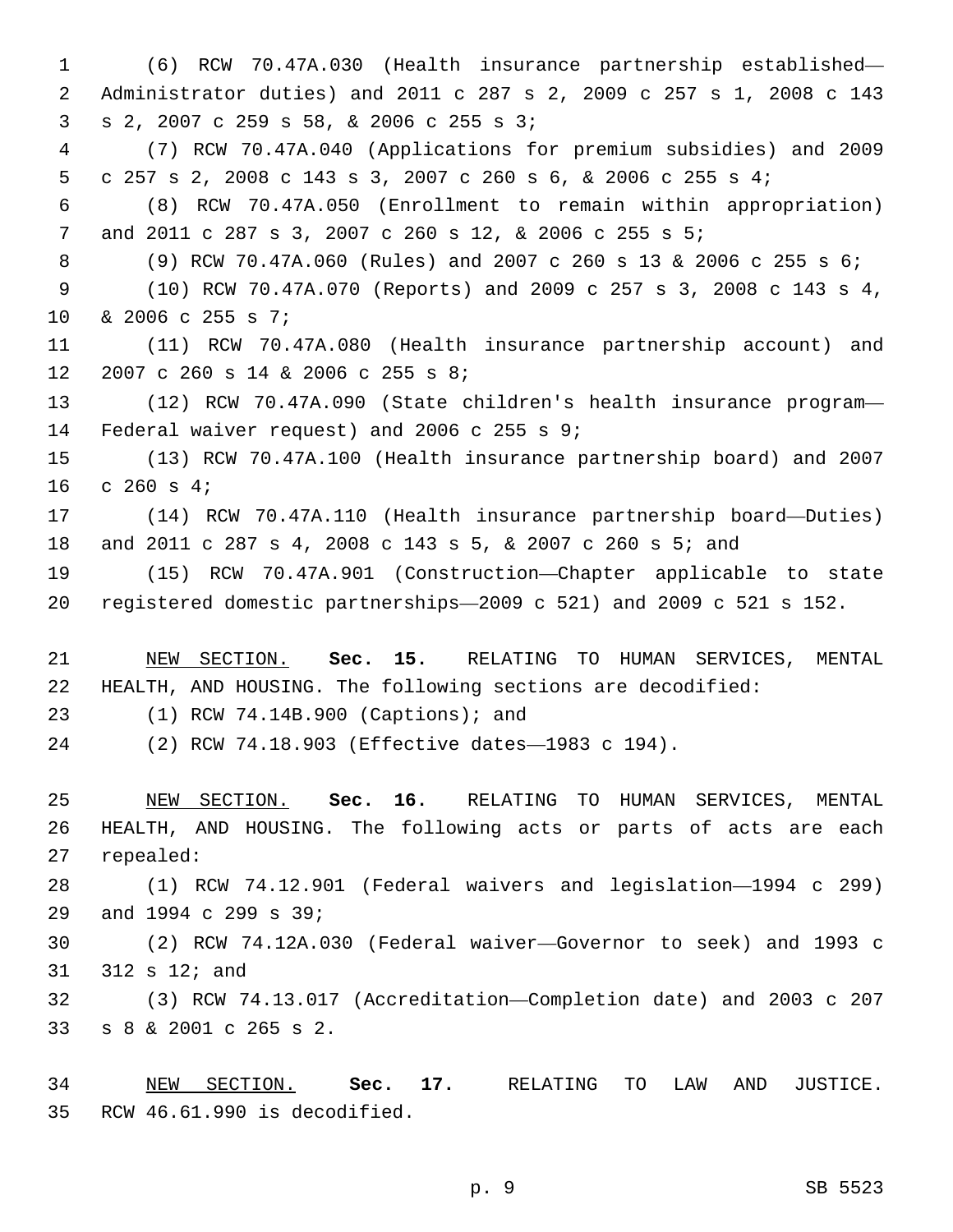NEW SECTION. **Sec. 18.** RELATING TO LAW AND JUSTICE. RCW 26.50.800 (Recidivism study) and 2012 c 223 s 10 are each repealed.

 **Sec. 19.** RCW 77.125.040 and 2001 c 86 s 4 are each amended to 5 read as follows:

 RELATING TO NATURAL RESOURCES AND PARKS. Rules to implement this chapter shall be adopted no sooner than thirty days following the end 8 of the 2002 regular legislative session. ((The director shall provide 9 a written report to the appropriate legislative committees by January 10 1, 2003, on the progress of the program.)

 NEW SECTION. **Sec. 20.** RELATING TO NATURAL RESOURCES AND PARKS. The following sections are decodified:

13 (1) RCW 77.15.902 (Savings-1998 c 190);

(2) RCW 77.50.900 (Purpose—2000 c 107);14

(3) RCW 77.65.900 (Effective date—1989 c 316); and

 (4) RCW 77.105.900 (Effective date—1993 sp.s. c 2 §§ 7, 60, 80, 17 and 82-100).

 NEW SECTION. **Sec. 21.** RELATING TO TRADE AND ECONOMIC DEVELOPMENT. The following sections are decodified:

 (1) RCW 43.31A.400 (Economic assistance authority abolished— Transfer of duties to department of revenue);

(2) RCW 43.63A.902 (Headings—1984 c 125); and22

(3) RCW 43.63A.903 (Effective date—1984 c 125).

 NEW SECTION. **Sec. 22.** RELATING TO TRADE AND ECONOMIC DEVELOPMENT. The following acts or parts of acts are each repealed:

 (1) RCW 43.374.005 (Finding—Intent—Purpose) and 2010 1st sp.s. c 13 s 1; and

 (2) RCW 43.374.020 (Washington global health technologies and product development account) and 2010 1st sp.s. c 13 s 3.

 **Sec. 23.** RCW 46.18.060 and 2016 c 36 s 4, 2016 c 16 s 4, and 2016 c 15 s 4 are each reenacted and amended to read as follows:

 RELATING TO TRANSPORTATION. (1) The department must review and either approve or reject special license plate applications submitted 34 by sponsoring organizations.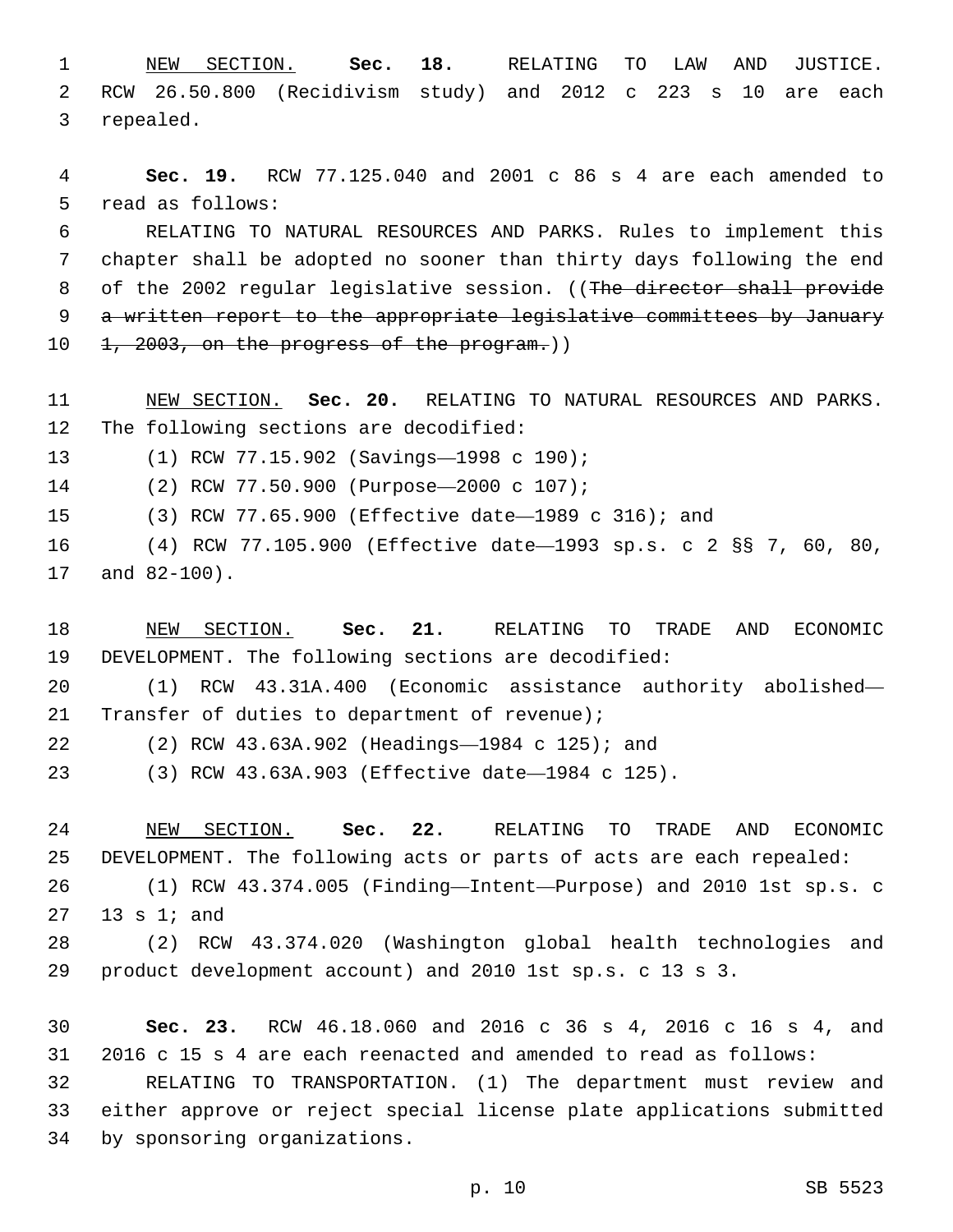(2) Duties of the department include, but are not limited to, the 2 following:

 (a) Review and approve the annual financial reports submitted by sponsoring organizations with active special license plate series and present those annual financial reports to the joint transportation committee;6

 (b) Report annually to the joint transportation committee on the special license plate applications that were considered by the 9 department;

 (c) Issue approval and rejection notification letters to sponsoring organizations, the executive committee of the joint transportation committee, and the legislative sponsors identified in each application. The letters must be issued within seven days of 14 making a determination on the status of an application; and

 (d) Review annually the number of plates sold for each special license plate series created after January 1, 2003. The department may submit a recommendation to discontinue a special plate series to the executive committee of the joint transportation committee.

19 (((43) In order to assess the effects and impact of the proliferation of special license plates, the legislature declares a temporary moratorium on the issuance of any additional plates until 22 July 1, 2015. During this period of time, the department is 23 prohibited from accepting, reviewing, processing, or approving any applications. Additionally, a special license plate may not be enacted by the legislature during the moratorium, unless the proposed license plate has been approved by the former special license plate 27 review board before February 15, 2005.

 (4) The limitations under subsection (3) of this section do not 29 apply to the following special license plates:

(a) 4-H license plates created under RCW 46.18.200;

 (b) Breast cancer awareness license plates created under RCW  $32 \quad 46.18.200 \div$ 

(c) Gold star license plates created under RCW 46.18.245;

(d) Music Matters license plates created under RCW 46.18.200;

(e) Seattle Seahawks license plates created under RCW 46.18.200;

 (f) Seattle Sounders FC license plates created under RCW  $37 \quad 46.18.200 \div$ 

38 (g) Seattle University license plates created under RCW  $39 \quad 46.18.200 \div$ 

40 (h) State flower license plates created under RCW 46.18.200;